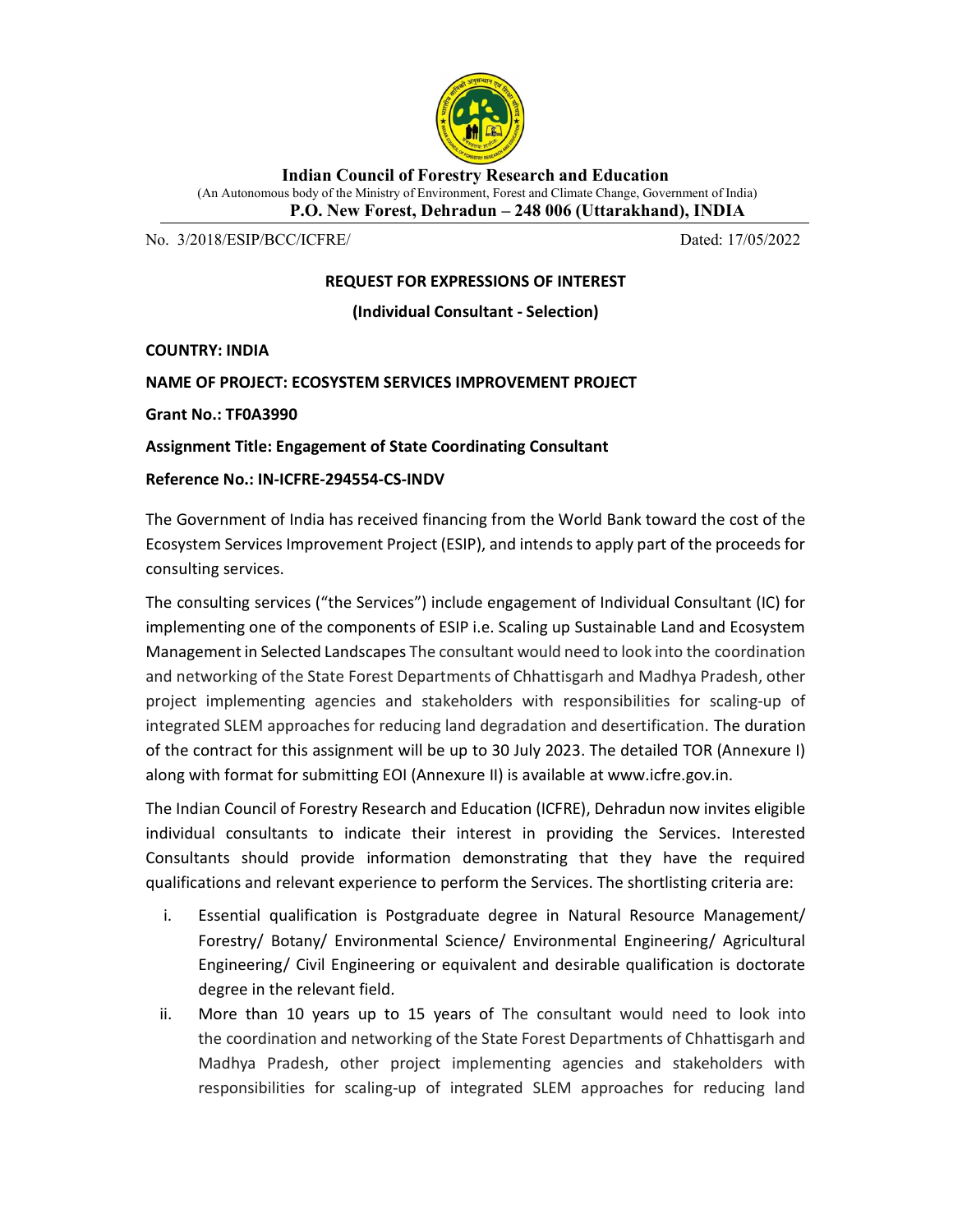degradation and desertification.. Candidates with diverse practical and research experience in the field will have an advantage.

- iii. Experience of working with government agencies and of working in natural resource management/ forestry projects will be preferred.
- iv. Proven record of scientific peer-reviewed publications and development of knowledge products with respect to natural resource management etc.
- v. Strong background in coordination of project activities is an advantage.
- vi. Knowledge of and experienced in project cycle management and well versed in logical frameworks.
- vii. Strong communication skills with good command over Hindi and English.
- viii. Computer skills.
- ix. Ability to work effectively in a team interacts persuasively with a range of stakeholders, and travel extensively.

The attention of interested Consultants is drawn to paragraph 1.9 of the World Bank's Guidelines: Selection and Employment of Consultants [under IBRD Loans and IDA Credits & Grants] by World Bank Borrowers [Government of India, 16 August 2017] ("Consultant Guidelines"), setting forth the World Bank's policy on conflict of interest.

A Consultant will be selected in accordance with the Selection Based on the individual consultant selection method set out in the Consultant Guidelines.

Further information can be obtained at the address below during office hours [0900 to 1730 hours].

Expression of interest along with CV in prescribed format (available on ICFRE website www.icfre.gov.in) must be delivered in person or by post or by email to the address below on or before 30 May 2022 (1730 hrs):

Project Director Ecosystem Services Improvement Project Room No: 143 Indian Council for Forestry Research and Education P.O. New Forest, Dehradun, Uttrakhand-248006 (INDIA) Tel: +91-135-22248331, 2224803, 2224819, Tele Fax: +91-135-2750296 Email: projectdirectoresip@gmail.com, Website: www.icfre.gov.in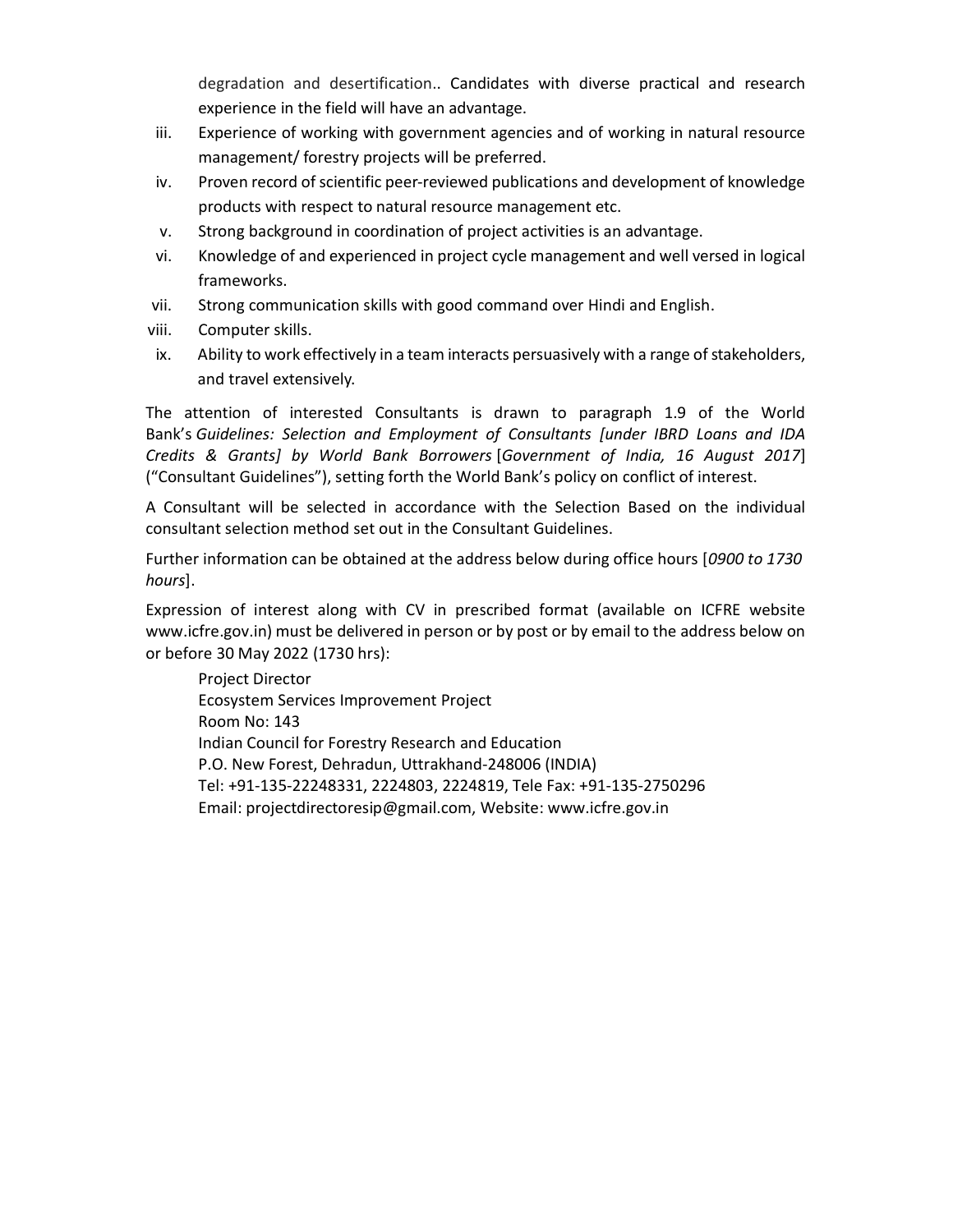## Terms of Reference (State Coordinating Consultant)

#### 1. Background

The Government of India has received financing from the World Bank towards the cost of Ecosystem Services Improvement Project (ESIP). Indian Council of Forestry Research and Education (ICFRE) is one of the Project Implementing Agencies and is implementing one of the components of ESIP *i.e.* Scaling up Sustainable Land and Ecosystem Management (SLEM) in Selected Landscapes. The main objectives of this component are to prevent land degradation and desertification and increase above-ground forest carbon stock through a combination of investments to implement and scale-up tried-and tested SLEM best practices, to increase national capacity for monitoring land degradation and track associated indicators, and to generate knowledge exchange on SLEM approaches. The goal is to benefit small and marginal farmers and other rural poor and to develop a national knowledge platform for supporting a community of practice on SLEM. These activities are designed to overcome the twin challenges of arresting land degradation and meeting food security targets. This component will finance on-the-ground sustainable land management investments in private land holdings and common property lands and enhance knowledge and capacity for further scaling up of SLEM approaches at the national level. It will draw heavily from the best practices and approaches that were tried and successfully developed under SLEM project. This component can help increase national capacity for monitoring the status of land degradation and desertification and SLEM outcomes, as well as the results of UNCCD action programmes at the country level.

#### 2. Objective(s) of Assignment

- i. To ensure that the programme outputs contribute to strengthening the policy foundations for scaling-up of integrated SLEM approaches for reducing land degradation and desertification, building national capacity for land degradation and desertification monitoring, and implementation of a national knowledge network.
- ii. Ensure coordination and networking of the State Forest Departments of Chhattisgarh and Madhya Pradesh, other project implementing agencies and stakeholders with responsibilities related to scaling-up of SLEM approaches.
- iii. Develop linkages with State Forest Departments of Chhattisgarh and Madhya Pradesh and other stakeholders for scaling-up of integrated SLEM approaches for reducing land degradation and desertification.
- iv. Gather and disseminate information and experiences on communication strategies pertaining to the project to a wide audience.
- v. Bringing out quality publications and other documentations etc. related to the project.

#### 3. Scope of Services, Tasks (Components) and Expected Deliverables

(a) Scope of Services, Tasks (Components)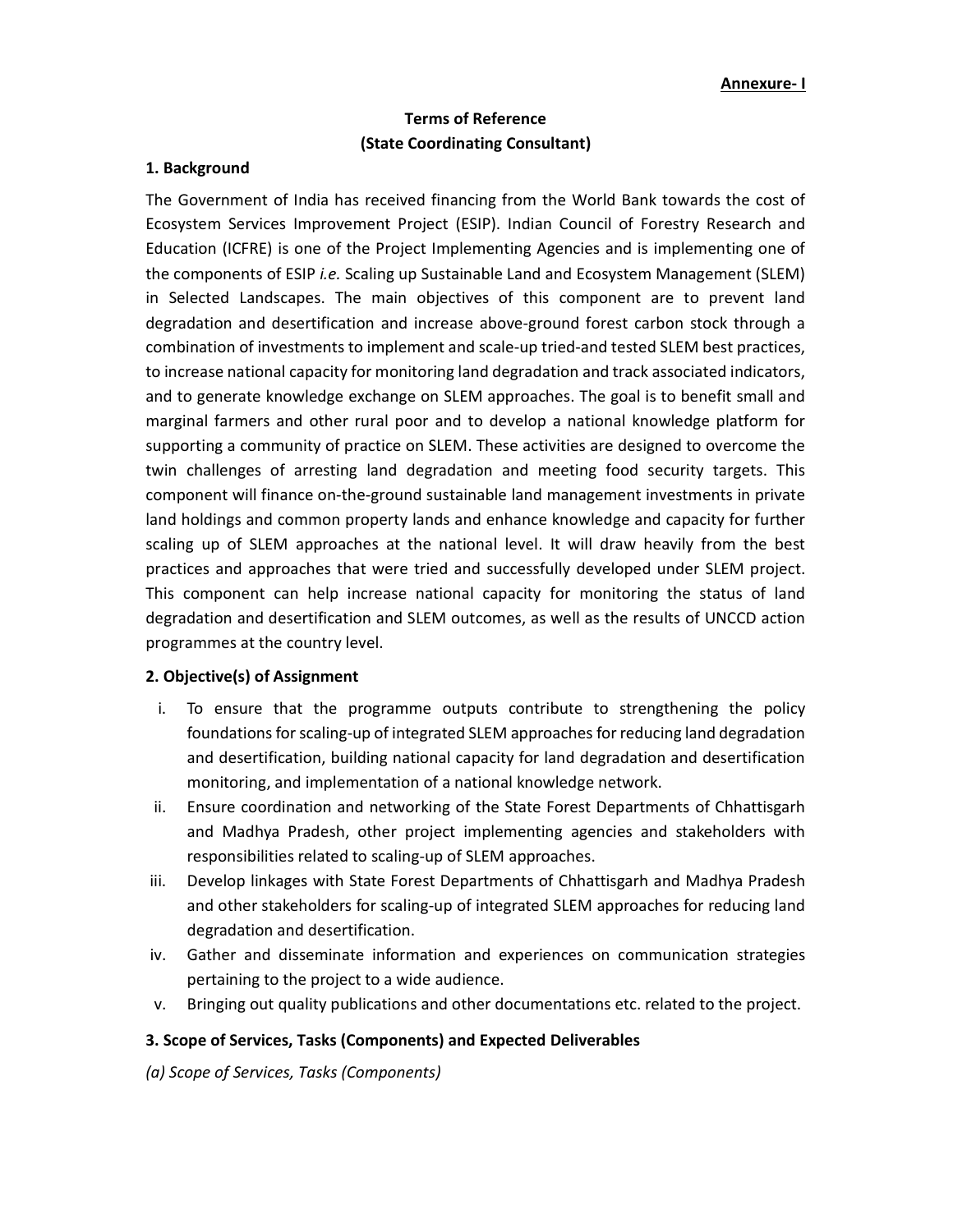- i. Provide technical leadership and facilitate relevant strategy development for promoting and facilitating coordination with State Forest Departments of Chhattisgarh and Madhya Pradesh, other project implementing agencies and stakeholders.
- ii. Support development of annual action plans in consultation with the Project Director, Project Manager and other technical consultants, focusing on coordination with all the stakeholders.
- iii. Support in preparation of relevant guidelines, operational manuals and other documents for project coordination.
- iv. Support in organizing and facilitating meetings with State Governments, technical expert committees, civil society organizations and other stakeholders related to project implementation.
- v. Support in quality implementation of other thematic activities in the project, such as training programmes, communication strategy, project MIS and operations research etc.
- vi. Support in documentation, dissemination and scaling up of SLEM best practices.
- vii. To prepare work plans along with estimates related to upscaling of SLEM best practices.
- viii. Support the Project Director and Project Manager in the implementation of project, preparation of progress reports and other documents of project.
- ix. In addition to the above listed tasks, the consultant may be called upon to assist in any other task (related to project) assigned by Project Director and Project Manager of ESIP related to the core expertise of the consultant.

### (b) Expected Deliverables

- i. Prepare coordination framework documents of the project.
- ii. Undertake thematic visits related to the project works.
- iii. Conceptualize the training modules for capacity building of stakeholders on natural resource management, SLEM, carbon stocks monitoring, land degradation and desertification monitoring etc.
- iv. Provide necessary support to project management in implementation of project activities.
- v. Any other work (related to project) assigned by Project Director and Project Manager, ESIP, ICFRE.

Data and documents/ reports/papers etc. generated by the consultant under ESIP will be the sole property of ICFRE. Consultant should ensure to hand over print and electronic copies of data and documents/ reports /papers to the Project Manager of ESIP before completion or termination of the contract.

Performance of the consultant will be measured against assigned work plan and it will be updated every six months. Consultant will submit quarterly progress reports stating her/his accomplishments against the agreed work plan and also submit any other reports as required by the project management authorities.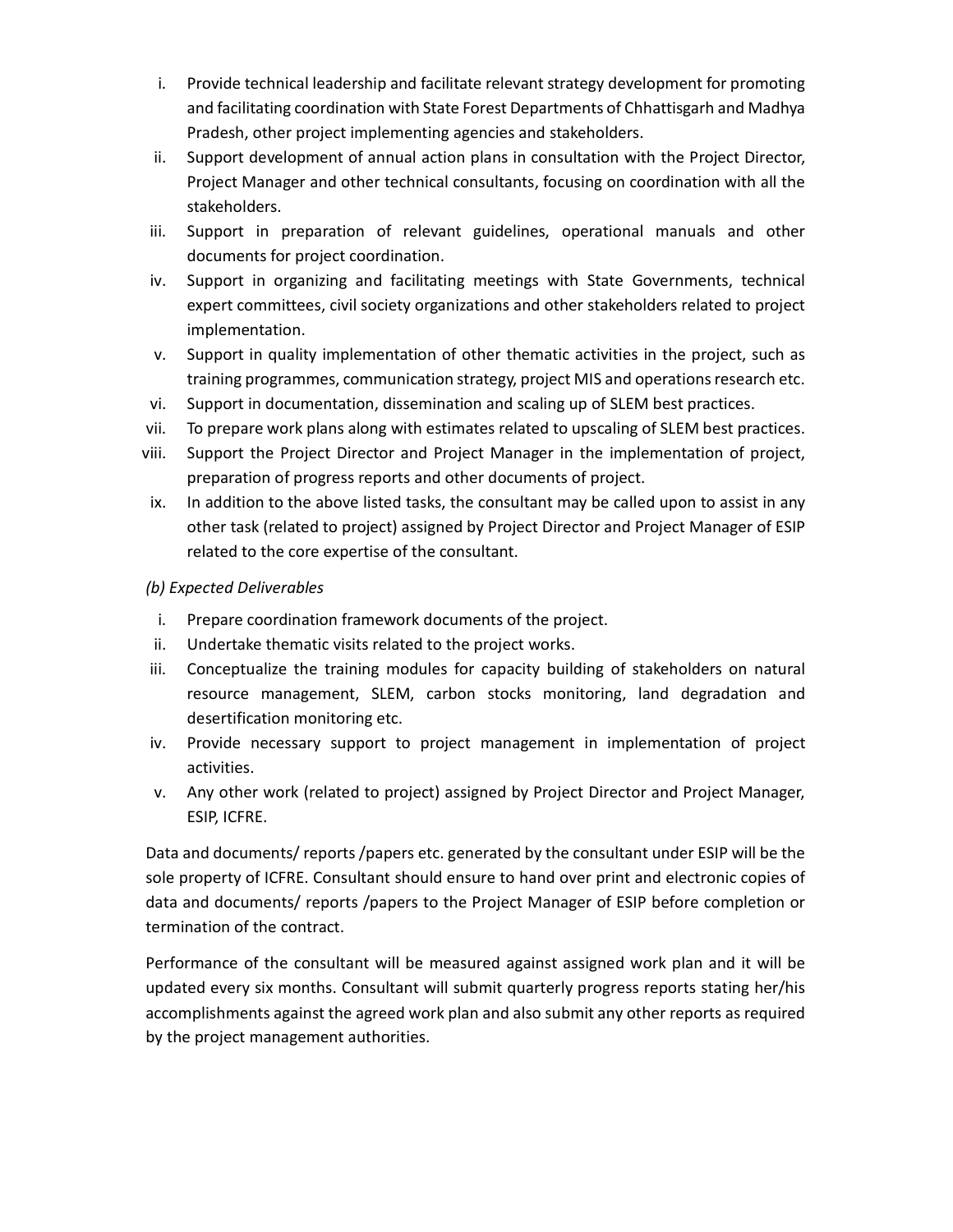### 4. Qualification Requirements

- i. Essential qualification is Postgraduate degree in Natural Resource Management/ Forestry/ Botany/ Environmental Science/ Environmental Engineering/ Agricultural Engineering/ Civil Engineering or equivalent and desirable qualification is doctorate degree in the relevant field.
- ii. More than 10 years up to 15 years of experience in implementing/coordinating project activities, particularly in the context of natural resource management/ forestry projects etc. Candidates with diverse practical and research experience in the field will have an advantage.
- iii. Experience of working with government agencies and of working in natural resource management/ forestry projects will be preferred.
- iv. Proven record of scientific peer-reviewed publications and development of knowledge products with respect to natural resource management etc.
- v. Strong background in coordination of project activities is an advantage.
- vi. Knowledge of and experienced in project cycle management and well versed in logical frameworks.
- vii. Strong communication skills with good command over Hindi and English.
- viii. Computer skills.
- ix. Ability to work effectively in a team interacts persuasively with a range of stakeholders, and travel extensively.

## 5. Client's Input and Counterpart Personnel

(a) Services, facilities and property to be made available to the consultant by the Client:

- 1. Furnished office room
- 2. Computer, internet facility
- 3. Relevant documents required for imparting services.
- 4. @ 1days leave per month
- 5. Any other services required.
- 6. Traveling expenditure as per Government of India norms for the consultants/ contract personnel.

(b) Professional and support counterpart personnel to be assigned by the client to the Consultant's Team: Nil

## 6. Duration and Location

Duration of the contract for this assignment will be up to 30 July 2023. However, performance of the consultant will be reviewed half yearly basis. In case of unsatisfactory performance during the period, contract can be terminated by giving two months' prior notice to the consultant. The consultant will report to the Project Director and Project Manager of ESIP. Consultant will be based at TFRI, Jabalpur or ICFRE, Dehradun. However, contracts involve extensive long duration touring in the project areas under the states of Chhattisgarh and Madhya Pradesh for execution of project activities.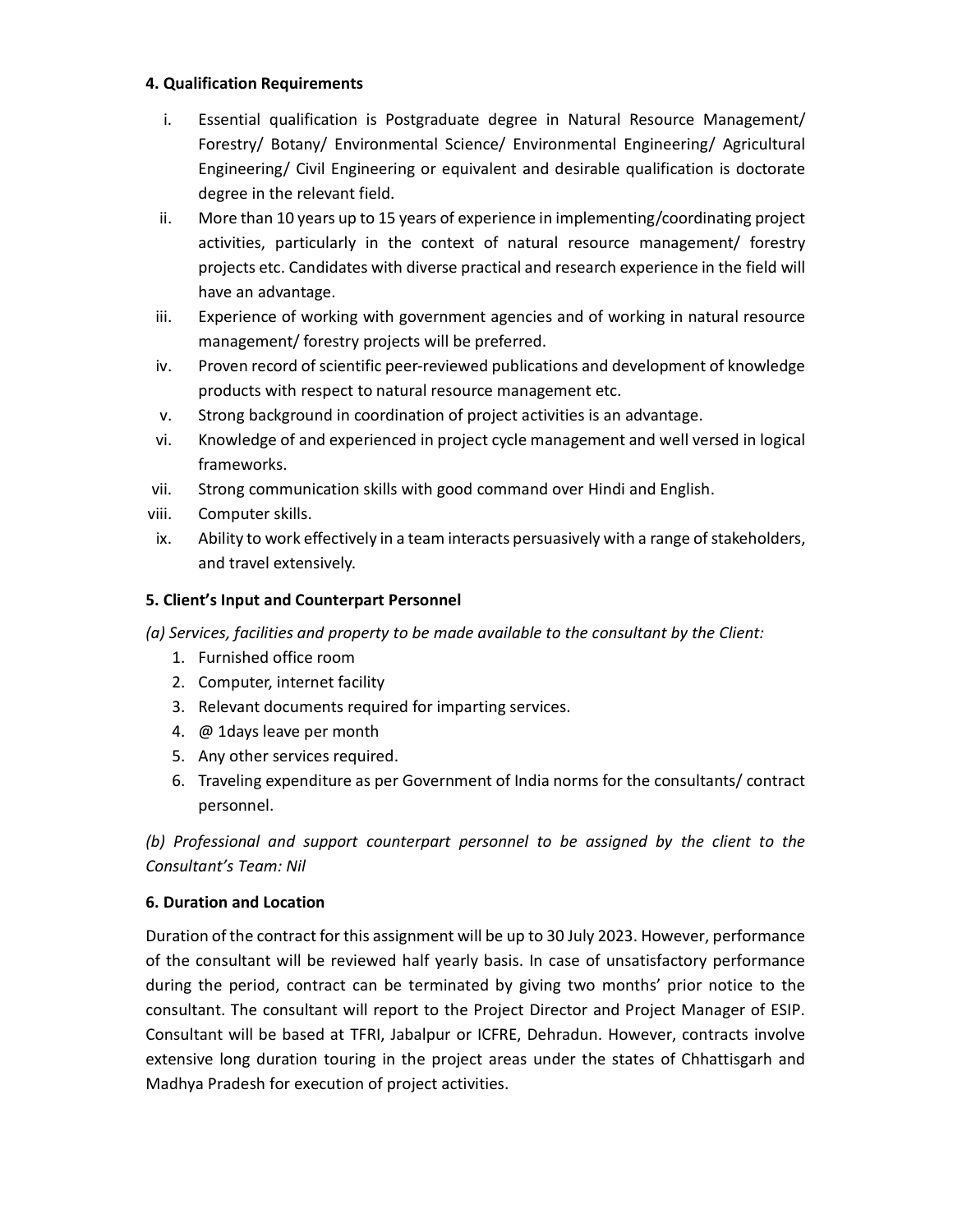#### 7. Remuneration and Payment Terms

The consolidated remuneration of the consultant will be INR 100,000/-per month and TDS will be deducted as per the Income Tax Norms. Annual hike @ 8% of consolidated monthly remuneration may be provided subject to the satisfactory performance of the consultant. Travel expenditure, to the travel undertaken by the consultant for project works will be reimbursed as per the norms of the Government of India/ICFRE. No other allowances would be reimbursed or paid to the consultant.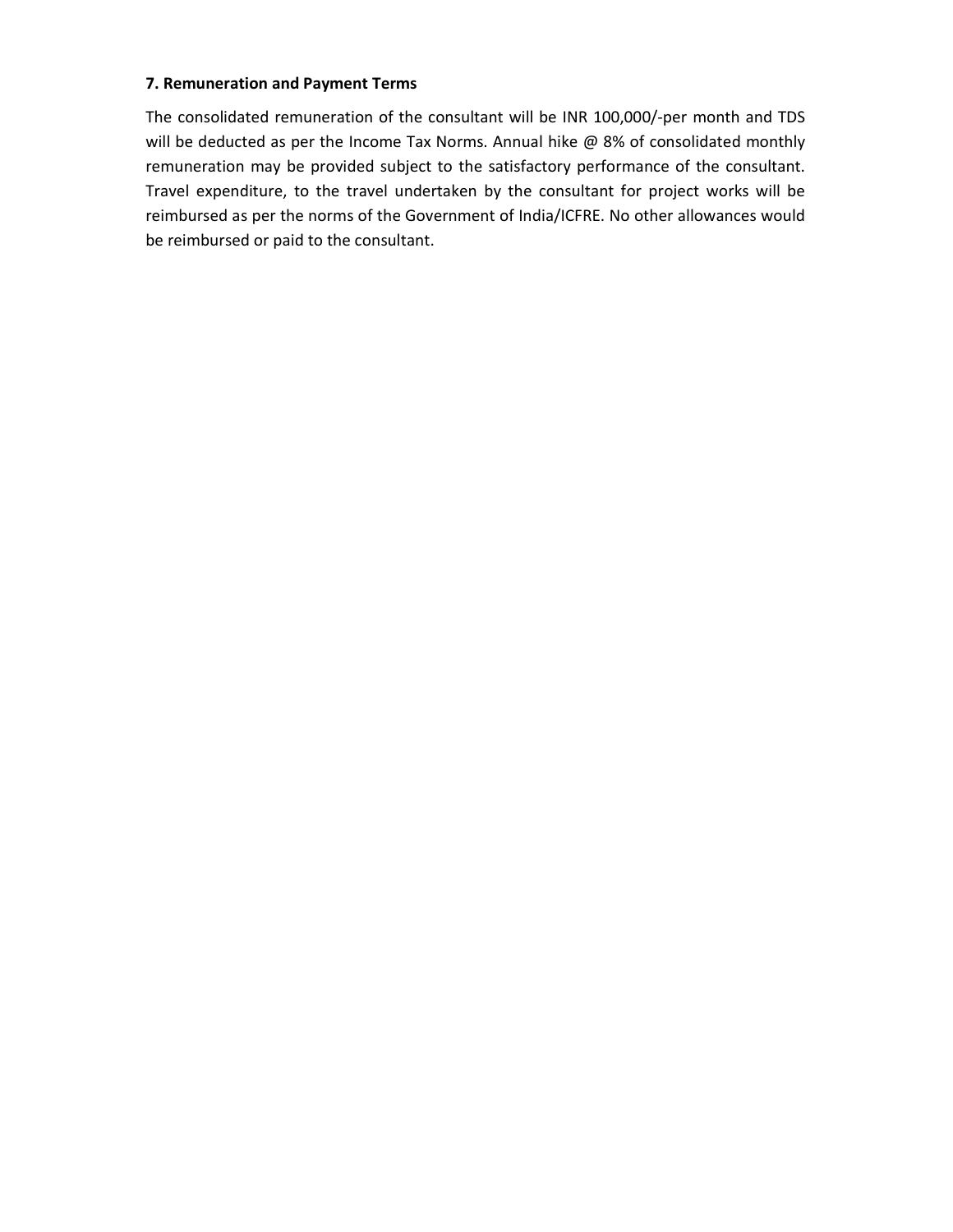# Format for Submission of Proposal of Expression of Interest for Selection of State Coordinating Consultant under Ecosystem Services Improvement Project

| 1. Name of Candidate (in block letters) : |         | Self Attested               |
|-------------------------------------------|---------|-----------------------------|
| 2. Father's Name                          | ٠       | Passport Size<br>Photograph |
| 3. Permanent Address                      | $\cdot$ |                             |
|                                           |         |                             |

4. Full Postal Address for Correspondence : 1994

| 5. | Mobile No.:              |                | Telephone No.: |
|----|--------------------------|----------------|----------------|
| 6. | E-mail ID                | $\ddot{\cdot}$ |                |
|    | 7. (a) Date of Birth     | $\ddot{\cdot}$ |                |
|    | (b) Age as on 30.05.2022 | :              |                |
| 8. | Nationality              | ٠              |                |

# 9. Educational Qualifications (Graduation onwards)

| Examination<br>passed | Subjects of<br>Examination | Name of<br>Board/University | Year of<br>Passing | Division |
|-----------------------|----------------------------|-----------------------------|--------------------|----------|
|                       |                            |                             |                    |          |
|                       |                            |                             |                    |          |
|                       |                            |                             |                    |          |
|                       |                            |                             |                    |          |
|                       |                            |                             |                    |          |